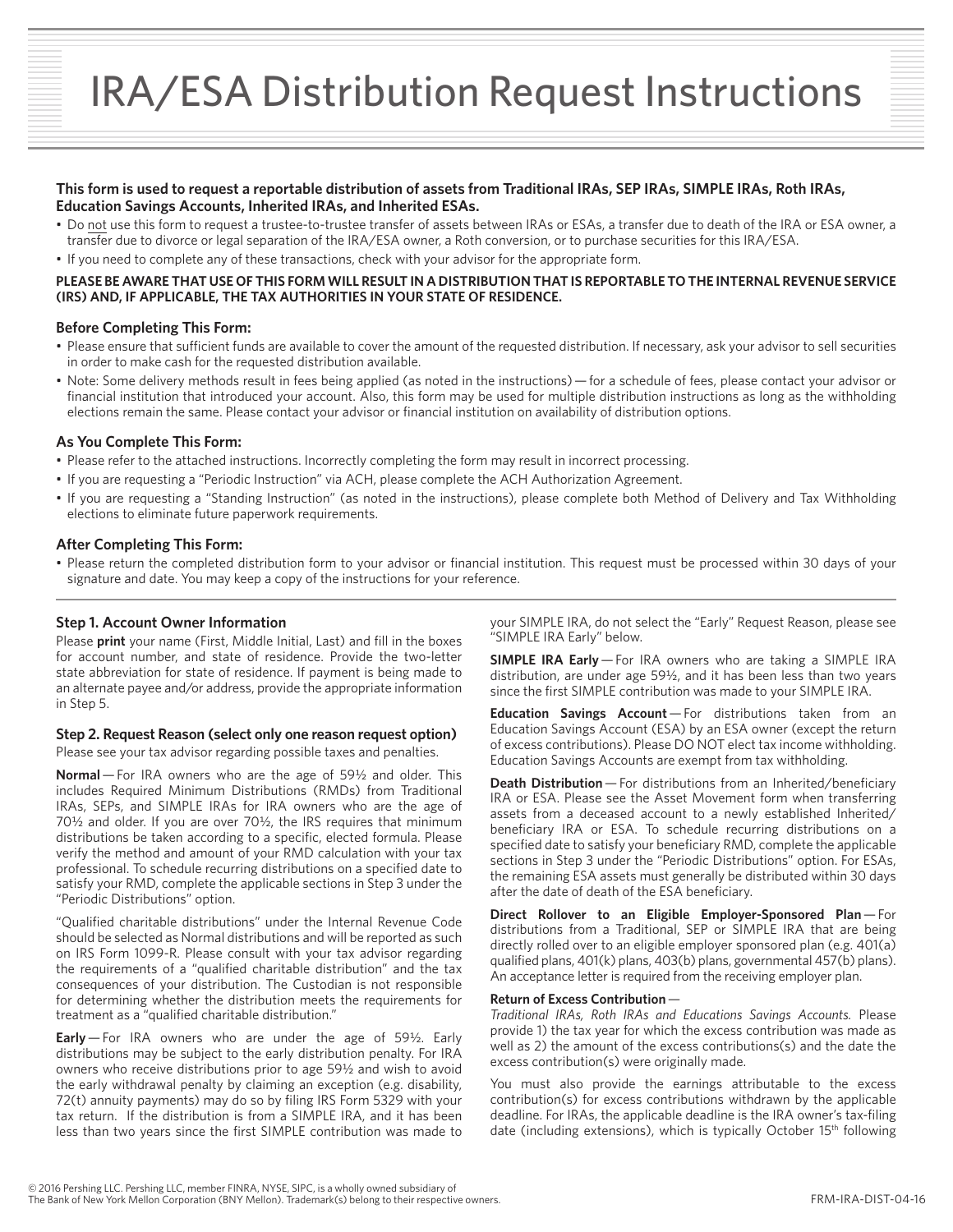the year for which the contribution was made. Note: The deadline is automatically extended by 6 months for taxpayers who file their taxes timely. For ESAs, the applicable deadline is May 31st following the tax year for which the excess contribution(s) was made. When removing excess contribution(s) prior to the applicable deadline, the earnings must also be withdrawn with the excess contribution(s). For assistance in calculating the related earnings to the excess contribution using the IRS-approved method, refer to Treasury Regulations section 1.410-11, IRS Publication 590-A and your tax advisor.

Earnings attributable to the excess contribution(s) are not withdrawn when excess contributions are removed after the applicable deadline.

*SEP IRAs and SIMPLE IRAs.* Return of excess SEP and SIMPLE employer contributions (including salary deferrals) may require a letter of instruction from your employer. Contact your advisor for additional information.

## **Step 3. Transaction Type**

You may use one form to process multiple transaction types from the same account. If you do use this form for multiple distributions, tax withholding elections must remain the same.

## **Total Distribution**

- 1. **Total distribution of the entire account in cash and securities.** Your securities will be mailed to you, **if possible,** along with any remaining cash balance, unless you request them to be moved to the Pershing account indicated in Step 5. Please arrange to have your advisor or financial institution liquidate or sell all assets you deem necessary to fulfill your fee obligation and applicable federal and/or state tax withholding.
- 2. **Total distribution of entire account in cash ONLY.** Select this if you wish to have all assets distributed in cash. Please arrange with your advisor or financial institution to liquidate or sell all assets.
	- If the tax withholding election for a total distribution is a dollar amount, Pershing will convert it to a percentage to accommodate any residual payments processed after the account is closed.

**One-Time Partial Distribution** — This results in a one-time distribution of your specified assets.

- 1. Indicate the dollar amount of the partial distribution in US Dollars.
- 2. Indicate the description and quantity of securities that you wish to receive. Please use the security descriptions as they appear on your brokerage account statement.

**Periodic Instructions** – For recurring distributions on a specified date, please complete Steps 1–3.

This may be completed for scheduled check, ACH, and journal distributions. This is not available for fed fund wires or partial delivery of securities.

- 1. Indicate whether this is a new request or a change of an existing instruction.
- 2. a. Select distribution frequency.
	- b. Provide beginning date and end date if applicable.
- 3. Select the type of periodic distribution to make from the account. Select one of the following distribution options:
	- a. Principal Payments — To receive payments of a specific amount, select this option and indicate the dollar amount. Only available funds will be sent on the date you select. Please make arrangements with your advisor or financial institution to ensure cash is available on scheduled distribution dates or only the available cash portion of the distribution will be sent.
- b. Income Only — Select this option to only distribute income generated in the account. Income includes: dividends, interest, and mutual fund capital gains.
- c. Required Minimum Distribution for Traditional, SEP and SIMPLE IRA owners (RMD due to reaching age  $70\frac{1}{2}$ ) — electing this option will create scheduled instructions to meet your annual RMD amount. Federal income tax law generally requires that Traditional, SEP and SIMPLE IRA owners commence RMDs beginning no later than April 1<sup>st</sup> immediately following the year the IRA owner reaches the age of 70½, known as the Required Beginning Date (RBD). If you delay until the year immediately following reaching age 70½, two distributions are required to be made in that year. Roth IRAs are excluded from this requirement. See the associated note regarding RMD payments\*\*
- d. Required Minimum Distribution (RMD to beneficiary due to death of Traditional, SEP, SIMPLE or Roth IRA owners) — Selecting this option will create annually scheduled RMDs from an Inherited IRA that is generally based on the original beneficiary's single life expectancy (SLE). The RMD for a non-spouse beneficiary is generally based on the SLE associated with the original designated beneficiary age in the year following the year of death reduced by one each year. The RMD for the spouse beneficiary is generally based on the SLE associated with the spouse's age from the SLE Tables each year. This table is found in IRS Publication 590–B. To calculate the death RMD, please provide your advisor with the following information if you have not already done so:
- Original IRA owner's birth date (decedent) — If this account will hold assets that were previously inherited from another IRA owner, the deceased IRA owner's birth date from the original IRA (i.e. the very first IRA) should be entered.
- Decedent's Date of Death — If this account will hold assets that were previously inherited from another IRA owner, the deceased IRA owner's date of death from the original IRA (i.e. the very first IRA) should be entered.
- Original Beneficiary's Date of Birth — Provide the date of birth of the beneficiary who is inheriting assets from the IRA. When multiple beneficiaries inherit IRA assets, each beneficiary can open a separate Inherited IRA and use their own date of birth for calculating the RMD as long as the Inherited IRA is established before December 31<sup>st</sup> following the year of the death of the IRA owner. However, if a beneficiary establishes an Inherited IRA after this date, the birth date of the oldest beneficiary designated on the original IRA should be entered. Please note that if an inherited retirement account is established to receive assets from a deceased beneficiary who previously Inherited IRA assets, you must enter the date of birth of the account holder of the previously Inherited IRA, i.e., the very first Inherited IRA.
- Relationship to Decedent — Please indicate whether the original beneficiary was a spouse or non-spouse.

Note: Spouse beneficiaries can transfer inherited assets into their own IRA or transfer to an inherited IRA. A death distribution is not required for spouses who choose to treat inherited assets as their own. Furthermore, when a spouse beneficiary inherits a Roth IRA or a Traditional, SEP or SIMPLE IRA (when death was before the IRA owner's RBD), and the spouse beneficiary moves the inherited IRA assets to an Inherited IRA, the spouse beneficiary is not required to take a distribution until December 31<sup>st</sup> of the year the deceased IRA owner would have reached age 70½ or December 31<sup>st</sup> following the year of death (whichever is later).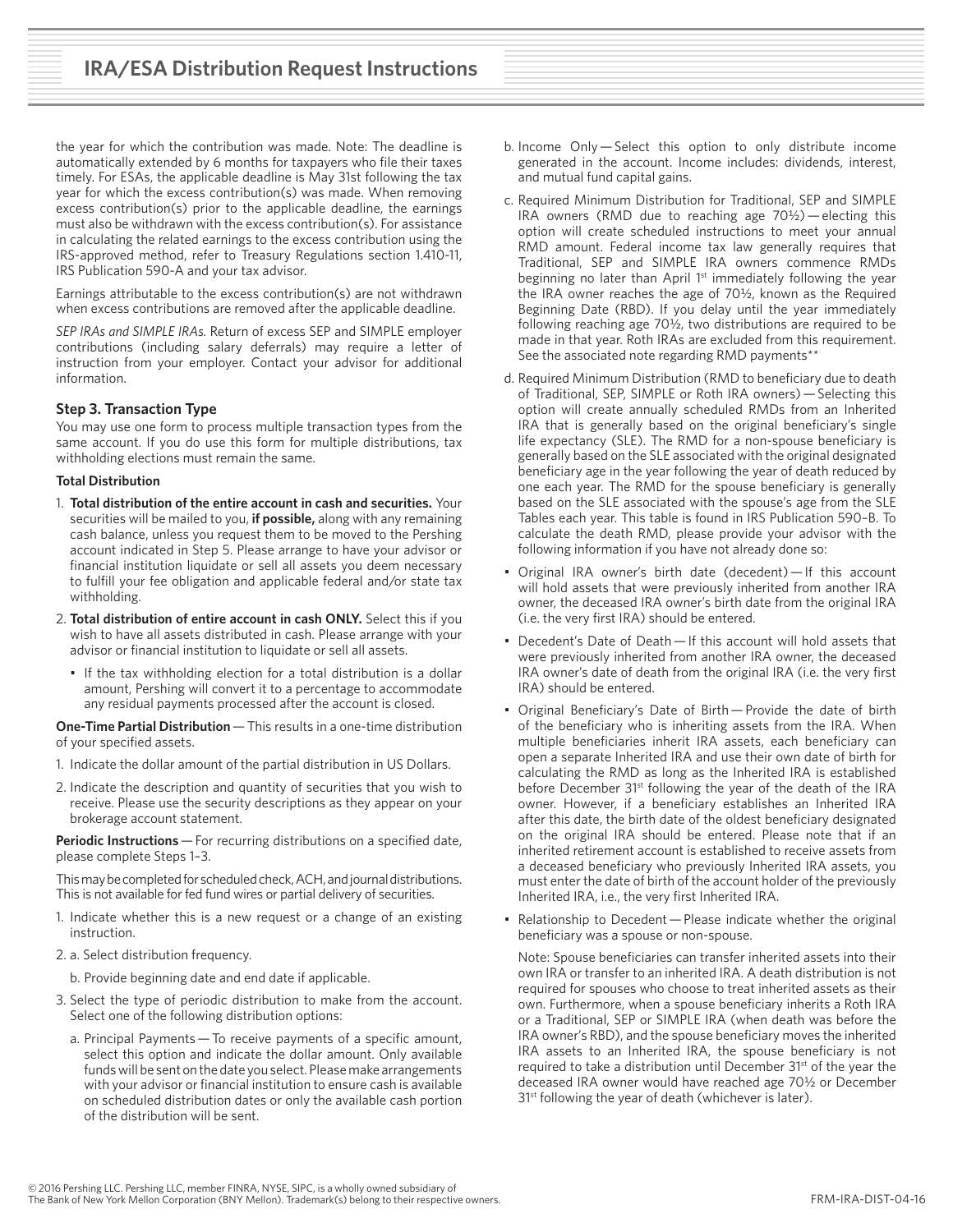#### **\*\*Please note the following regarding RMD payments:**

- Failure to take the RMD by the deadline may result in a 50% IRS imposed excise tax on any portion of the required amount not withdrawn. As a reminder, if securities must be liquidated to accommodate a cash distribution, please contact your advisor or financial institution to ensure that the settlement date of all investment transactions occur on or before the date the request is sent to Pershing.
- This scheduled instruction will continue for the yearly RMD calculation, unless new instructions are received.
- RMD amounts scheduled for disbursement in early January may be delayed as the disbursement system resets your RMD calculation for the new year. Once your RMD calculation and amount has been updated, your January distribution will be distributed and your regularly scheduled distribution will resume.
- IRA owners may meet their RMD requirements from a single IRA or a combination of your IRAs. However Pershing will report and if selected, perform annually scheduled RMDs on an account by account basis.
- Supplemental Distribution. If your account has scheduled RMD instructions you agree to a "supplemental" distribution (up to the available cash in your account) to meet the RMD amount if the account's RMD obligations for the year has not been met by the last business day of the year.
- Any additional distributions, either from one-time distribution(s) or additional periodic distributions plans, will not automatically reduce your annually calculated RMD schedule payment amount. In addition, other attributes of your periodic RMD payment schedule will not change. So you may end up distributing more than your required minimum distribution amount for the year.
- Any changes that affect your calculation-factor and/or the fair market value of the IRA for the previous year may affect the calculation of your RMD amount.

#### **Step 4. Tax Withholding Election**

(Note: Tax withholding does not apply to distributions from an Education Savings Accounts or to direct rollovers from an IRA to an eligible employer-sponsored plan.)

### **(Form W-4P/OMB No. 1545-0074) Dept. of Treasury, Internal Revenue Service)**

Notice: Generally the distributions you receive from your IRA are subject to Federal income tax withholding unless you elect not to have Federal income tax withheld. You may elect not to have Federal income tax withheld on your IRA distribution by returning a signed and dated substitute Form W-4P (contained in Step 4 of this distribution request form) to Pershing LLC or financial institution with the appropriate box checked. Unless a previous withholding election is in place, you elect not to have Federal income tax withheld, or if you elect an alternative withholding amount, 10% will be withheld from your nonperiodic IRA distribution. Your election is valid (on this distribution and all future distributions from this IRA) until you change or revoke it. You may change your withholding election by completing another substitute Form W-4P included in this distribution form.

If you elect not to have Federal income tax withheld on your IRA distribution, or if you do not have enough Federal income tax withheld from your IRA distribution, you may be responsible for payment of estimated tax. You may incur penalties under the estimated tax rules if your withholding and estimated tax payments are not sufficient. You are responsible for determining and paying all Federal, and if applicable, state and local taxes on distributions from all IRAs you own.

If you are a U.S. citizen or resident alien receiving an IRA distribution that is delivered outside the United States or its possessions, withholding is required. That is, you may not waive withholding.

Nonresident aliens and foreign estates are generally subject to 30% federal tax withholding on nonperiodic IRA distributions if there is not a tax treaty exemption. If you are a nonresident alien you may not use Form W-4P to withhold income tax or to waive withholding. Instead, if you are a nonresident alien you must provide Pershing LLC with Form W-8BEN, Certificate of Foreign Status of Beneficial Owner for United States Tax Withholding and Reporting (Individual), to establish foreign status and to claim a treaty rate (when applicable). A foreign person should refer to IRS Publication 515 and to Form W-8BEN for further information.

We may be required to withhold state income tax from your IRA distribution depending on your residency. Withholding rates are subject to change without notice. If no election is made, applicable state income tax may be withheld unless you indicate otherwise. For states with voluntary withholding, no withholding will apply if a percentage or dollar amount is not specified. You may waive state income tax withholding to the extent permitted by law. In some cases, you may elect not to have state income tax withheld.

Note: Taxes withheld from your IRA distribution in accordance with your instructions will not be reversed. Your withholding election will remain effective until modified or revoked. Once a distribution has been processed in accordance with your instructions, you may not retroactively change your withholding election. Contact your advisor for a copy of Pershing's IRA Federal and State Income Tax Withholding Instructions. For additional information regarding Federal and state tax withholding, contact your tax professional.

**Statement of Federal Income Tax Withheld From Your IRA —** By January 31 of next year, Pershing LLC will provide to you Form 1099-R, Distributions From Pensions, Annuities, Retirement or Profit-Sharing Plans, IRAs, Insurance Contracts, etc., showing the total amount of your IRA distributions and the total Federal income tax withheld during the year. If you are a foreign person who provided your IRA Custodian with Form W-8BEN, Pershing LLC will provide to you Form 1042-S, Foreign Person's U.S. Source Income Subject to Withholding, by March 15 of next year.

#### **Step 5. Method of Delivery**

If left blank, delivery will be in the form of a check and mailed to the address of record.

**Journal Entry to the Following Pershing Account** - To make your distribution to another Pershing account. Please provide the receiving account number.

**Account Owner Name and Address of Record** — Select this option if the payment is in the form of a check and will be delivered to the address of record. Note: The Standing Instruction selection (Step 6) is not available for distributions of securities.

**Alternate Payee Name and/or Address** — Provide information if a check, wire or securities should be delivered to an alternate payee. These are considered distributions to a third-party. Note: The Standing Instruction selection (Step 6) is not available for distributions of securities.

**ACH**— An ACH agreement and preprinted, (encoded) voided check must accompany all requests to establish ACH Standing Instructions. This election will transmit funds directly to your account. No fee will apply.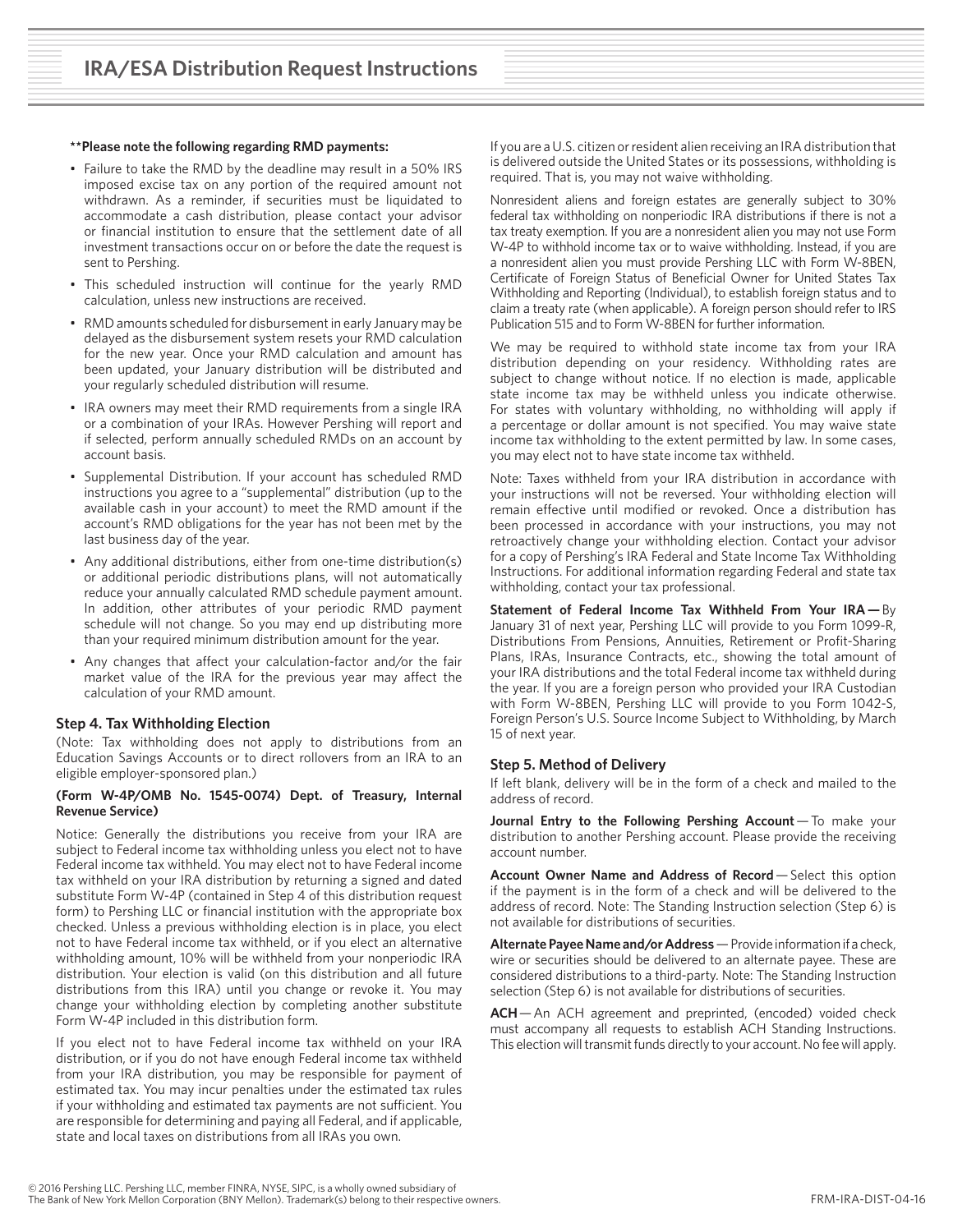**Overnight Delivery** — You may elect to receive the distribution overnight. A fee is assessed for this service. See Step 7 to provide the account number to which the fee will be assessed. This service is not available for delivery to a P.O. Box address or for standing or periodic instructions.

• **Saturday Delivery** — If available, you may elect to receive the distribution for a Saturday delivery. A fee is assessed for this service. Please see Step 7 to provide the account number to which the fee will be assessed. This service is not available for delivery to a P.O. Box address or for standing or periodic instructions.

**Federal Fund Wire** — Legal address must be provided or on file. A fee is assessed for this service. This service is not available for periodic distributions. See Step 7 to provide the account number to which the fee will be assessed. For more details, please contact your advisor on this service offering.

- ABA Number The bank's code for wiring funds. This is a required field for wire distributions.
- DDA/Account Number This is required for all wire disbursements.
- Bank Name — The bank to which the funds are being sent.
- City, State — City and state location of the bank.
- Branch Information — Branch name, city, and state location if required for routing.
- Second Bank Information — ABA, DDA, Bank name, city, and state or country location if a secondary bank is required for routing.
- Further Credit to Intermediary Name and Number — If required, ask your bank for specific instructions.
- Ultimate Beneficiary Name — Required for any third party and joint wire disbursements only.
- Purpose Of Wire — Only required if requested by your advisor or financial institution.

### **Step 6. Standing Instructions (optional)**

Use this option to indicate that your instructions in Steps 4 and 5 are to be used for approval of an ongoing instruction. This instruction will remain on file for a finite time from your last use of the instruction (i.e. 15 months). If the instruction is stagnant and unused past this finite time, the instruction will be removed from your account and you may want to establish updated instructions for future disbursements. Note that each delivery method and tax election are separate instructions and may expire upon a separate schedule depending upon your use of the various instructions.

### **Step 7. Fees (optional)**

Fees may be due for total distributions, Federal Fund wires, Saturday or overnight delivery requests. You may either pay by check or have the fees deducted from this account or another non-retirement Pershing account over which you have trading authority. Contact your advisor or financial institution to obtain a fee schedule.

### **Step 8. Signature**

(This request cannot be processed without your signature and date.)

Your signature is required to process the distribution from your account. Please read the certification carefully, sign, and return to your advisor or financial institution.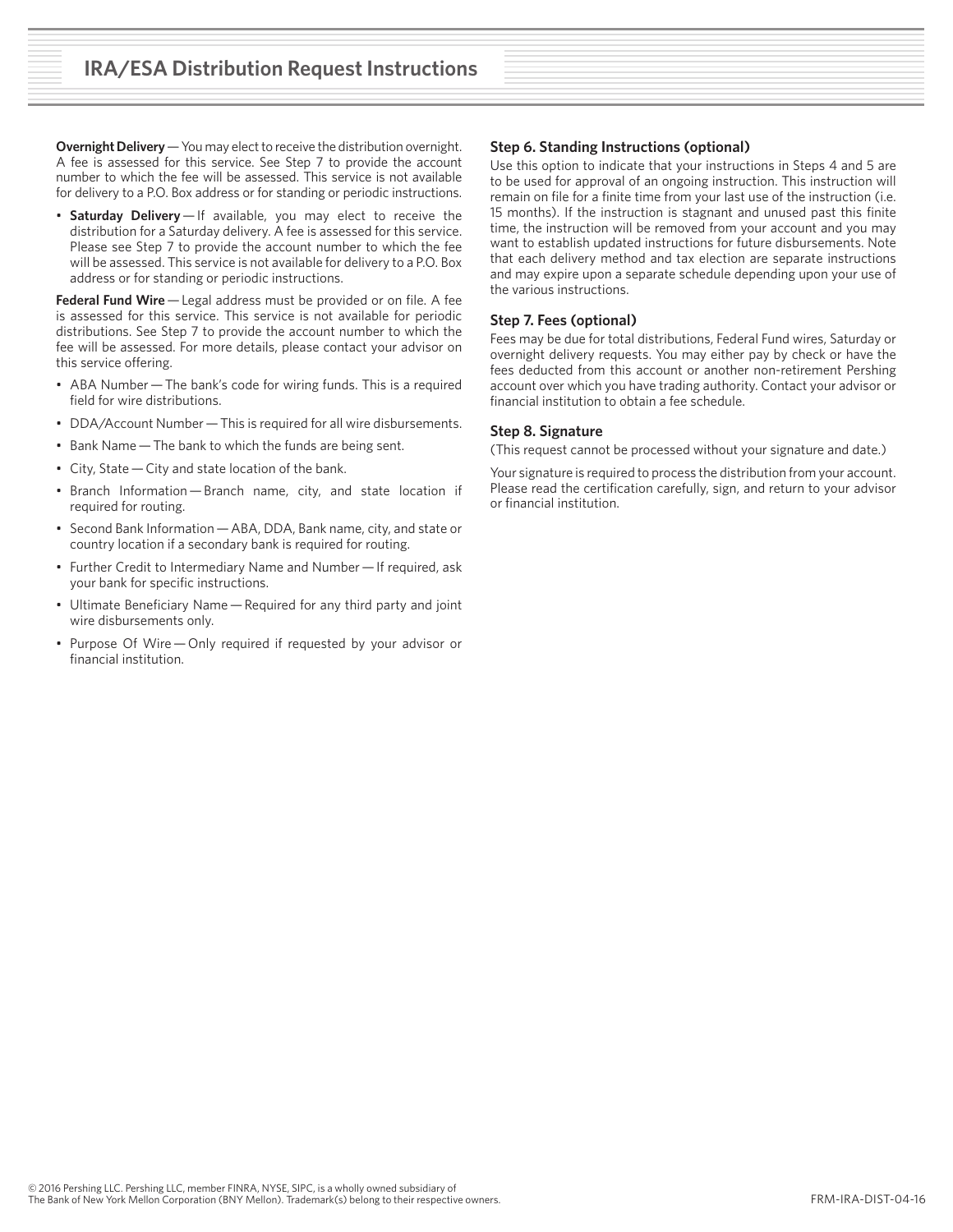|  | <b>IRA/ESA Distribution Request</b> |  |
|--|-------------------------------------|--|
|--|-------------------------------------|--|

Please read the attached instructions. **Use of this form will result in a reportable distribution to the Internal Revenue Service and state tax authorities, as required.**

# **STEP 1. ACCOUNT OWNER INFORMATION**

| Account Number                                                                                                                                                                                                                                                                                                                                                                                                                          | State of Residence (for state tax purposes)                                                                                                                                                                                                                                                                                                                                                                                                                                                                                                                                                                           |                                                                                                                                                                                                                                                                                                                            |
|-----------------------------------------------------------------------------------------------------------------------------------------------------------------------------------------------------------------------------------------------------------------------------------------------------------------------------------------------------------------------------------------------------------------------------------------|-----------------------------------------------------------------------------------------------------------------------------------------------------------------------------------------------------------------------------------------------------------------------------------------------------------------------------------------------------------------------------------------------------------------------------------------------------------------------------------------------------------------------------------------------------------------------------------------------------------------------|----------------------------------------------------------------------------------------------------------------------------------------------------------------------------------------------------------------------------------------------------------------------------------------------------------------------------|
| <b>STEP 2. REQUEST REASON</b>                                                                                                                                                                                                                                                                                                                                                                                                           |                                                                                                                                                                                                                                                                                                                                                                                                                                                                                                                                                                                                                       |                                                                                                                                                                                                                                                                                                                            |
| <b>Normal</b> — age 59 $\frac{1}{2}$ and older, including RMDs if applicable<br><b>Early</b> — under age 59 $\frac{1}{2}$ , no known exceptions<br><b>Education Savings Account</b> $-$ no tax withholding, see instructions<br><b>Death</b> - from an Inherited/beneficiary IRA or ESA<br>see instructions for more details<br>your employer. Contact your advisor for additional information.)<br>$\bullet$ Tax year<br>$Yes \mid No$ | <b>SIMPLE IRA Early</b> — use if "2 year rule" and account owner is under age $59\frac{1}{2}$<br>Direct Rollover to an Eligible Employer-Sponsored Plan (e.g. 401(a) qualified plans, 401(k) plans,<br>403(b) plans, governmental 457(b) plans) - Letter of Acceptance required from receiving employer plan,<br>Return of Excess Contribution for Tax Year - all below must be completed<br>(Please note: Return of excess SEP & SIMPLE employer contributions may require a letter of instruction from<br>• If this is a prior-year excess, is this excess being removed prior to the extended tax return due date? | <b>DO NOT USE THIS</b><br><b>FORM TO REOUEST</b><br>A TRUSTEE-TO-<br><b>TRUSTEE TRANSFER</b><br>OF ASSETS TO<br><b>ANOTHER IRA. SEE</b><br><b>INSTRUCTIONS</b><br><b>FOR FURTHER</b><br><b>INFORMATION.</b><br><b>DO NOT USE THIS</b><br><b>FORM TO PURCHASE</b><br><b>AN INVESTMENT</b><br><b>WITHIN YOUR</b><br>ACCOUNT. |
|                                                                                                                                                                                                                                                                                                                                                                                                                                         | • Earnings attributable to excess contribution amounts (see instructions) \$                                                                                                                                                                                                                                                                                                                                                                                                                                                                                                                                          |                                                                                                                                                                                                                                                                                                                            |

**Total Distribution** — select one, account will be closed:

 $\Box$  Total distribution of the entire account in cash and securities.

 Total distribution of the entire account in cash ONLY. Please arrange to have your advisor or financial institution liquidate all assets.

# **One-Time Partial Distribution**:

- $\Box$  Gross  $\Box$  Net
- $\Box$  Cash payment in the amount of \$

Distribute securities (indicate symbol, description and quantity).

| <b>SYMBOL</b> | <b>DESCRIPTION</b> | <b>SHARE CLASS</b> | QUANTITY |
|---------------|--------------------|--------------------|----------|
|               |                    |                    |          |
|               |                    |                    |          |
|               |                    |                    |          |
|               |                    |                    |          |
|               |                    |                    |          |
|               |                    |                    |          |

**IF NEITHER GROSS NOR NET IS SELECTED, GROSS WILL BECOME THE DEFAULT.** 

**IF "NET" IS ELECTED, APPLICABLE TAXES MUST BE AVAILABLE IN CASH.**



PAGE 1 OF 5 FRM-IRA-DIST-04-16 IRA-100 DIST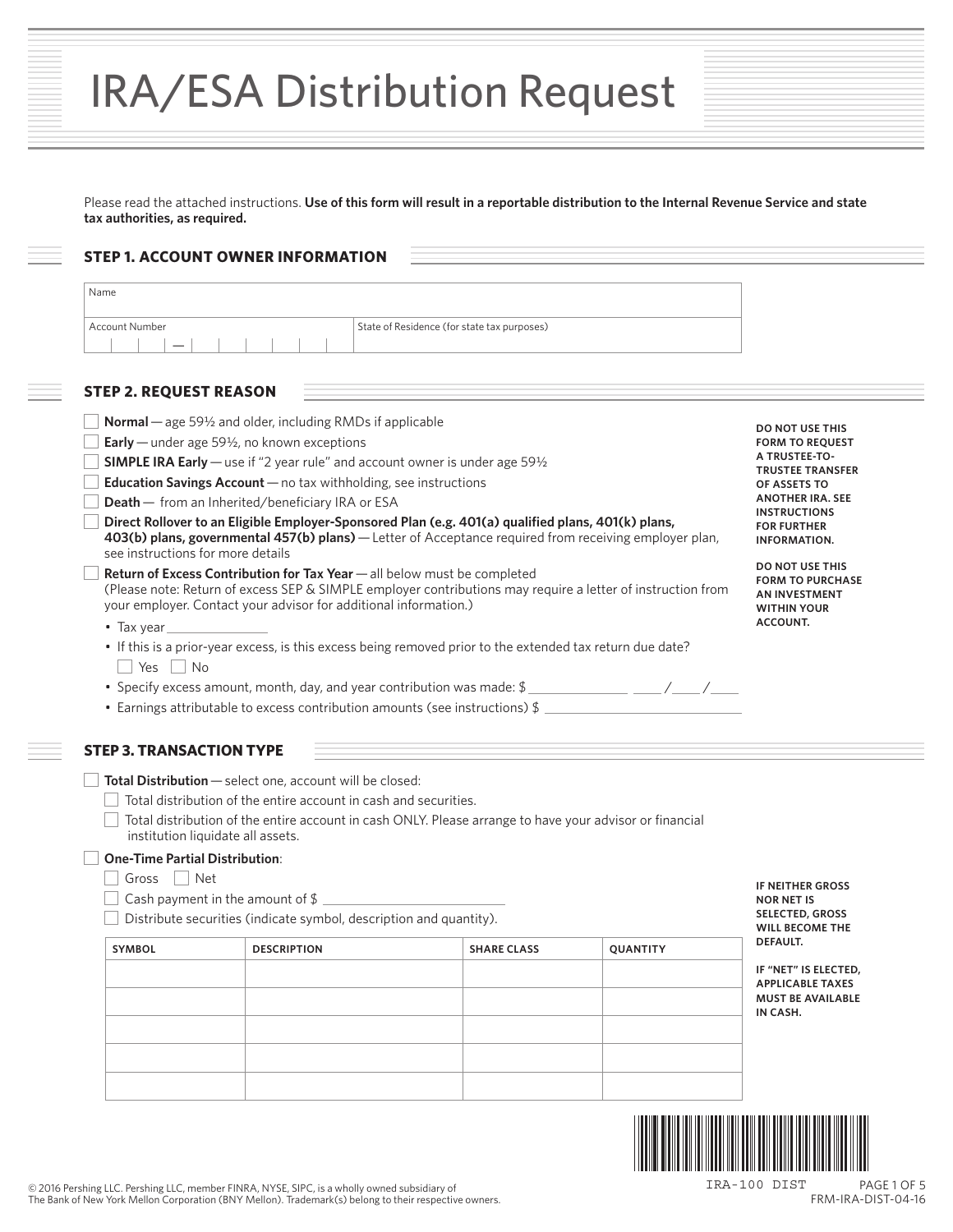| <b>IRA/ESA Distribution Request</b> |  |  |  |  |  |  |  |
|-------------------------------------|--|--|--|--|--|--|--|
|-------------------------------------|--|--|--|--|--|--|--|

**Account Number Account Number —** 

| <b>Request Type</b><br><b>MONTHS OF NON-USE.</b><br>Change of instructions<br>New reauest<br>Frequency<br><b>PERIODIC</b><br>Quarterly<br>Semi-Annually<br>Semi-Monthly<br>Monthly<br>Annually<br><b>BE INITIATED IN</b><br>End Date (optional)<br>Start Date<br>ELECTION.<br><b>Distribution Type</b><br>Principal payment in the amount of $\frac{1}{2}$<br>Income (dividends and capital gains) and interest<br>Required Minimum Distribution due to reaching age 70 <sup>1</sup> / <sub>2</sub> (Scheduled RMD)<br>Required Minimum Distribution due to death (Scheduled RMD from an Inherited IRA)<br>Periodic distributions will be calculated for spouse and non-spouse beneficiaries based on the single life<br><b>YOUR ADVISOR</b><br>expectancy of the original beneficiary of the IRA. In order to calculate your RMD, please ensure that you<br><b>WILL ADD THIS</b><br>have provided your advisor with the following information, if you have not already done so.<br>YOUR ACCOUNT<br>Decedent's Date of Birth (original owner)<br>Decedent's Date of Death (original owner)<br><b>YOUR RMD</b><br><b>IS CALCULATED</b><br>Original Beneficiary's Date of Birth (for RMD calculation)<br>Relationship to Decedent (relationship to original owner)<br><b>ANNUALLY.</b> | <b>Periodic Distributions</b><br>Please complete sections below for scheduled checks, ACH and journals. | <b>DISTRIBUTION</b><br><b>OR STANDING</b><br><b>INSTRUCTIONS WILL</b>  |
|--------------------------------------------------------------------------------------------------------------------------------------------------------------------------------------------------------------------------------------------------------------------------------------------------------------------------------------------------------------------------------------------------------------------------------------------------------------------------------------------------------------------------------------------------------------------------------------------------------------------------------------------------------------------------------------------------------------------------------------------------------------------------------------------------------------------------------------------------------------------------------------------------------------------------------------------------------------------------------------------------------------------------------------------------------------------------------------------------------------------------------------------------------------------------------------------------------------------------------------------------------------------------------------|---------------------------------------------------------------------------------------------------------|------------------------------------------------------------------------|
|                                                                                                                                                                                                                                                                                                                                                                                                                                                                                                                                                                                                                                                                                                                                                                                                                                                                                                                                                                                                                                                                                                                                                                                                                                                                                      |                                                                                                         | <b>EXPIRE WITHIN 15</b>                                                |
|                                                                                                                                                                                                                                                                                                                                                                                                                                                                                                                                                                                                                                                                                                                                                                                                                                                                                                                                                                                                                                                                                                                                                                                                                                                                                      |                                                                                                         |                                                                        |
|                                                                                                                                                                                                                                                                                                                                                                                                                                                                                                                                                                                                                                                                                                                                                                                                                                                                                                                                                                                                                                                                                                                                                                                                                                                                                      |                                                                                                         |                                                                        |
|                                                                                                                                                                                                                                                                                                                                                                                                                                                                                                                                                                                                                                                                                                                                                                                                                                                                                                                                                                                                                                                                                                                                                                                                                                                                                      |                                                                                                         | <b>DISTRIBUTIONS MUST</b>                                              |
|                                                                                                                                                                                                                                                                                                                                                                                                                                                                                                                                                                                                                                                                                                                                                                                                                                                                                                                                                                                                                                                                                                                                                                                                                                                                                      |                                                                                                         | <b>PRINCIPAL AMOUNT</b><br><b>NOT FACTORING IN</b><br>YOUR WITHHOLDING |
|                                                                                                                                                                                                                                                                                                                                                                                                                                                                                                                                                                                                                                                                                                                                                                                                                                                                                                                                                                                                                                                                                                                                                                                                                                                                                      |                                                                                                         |                                                                        |
|                                                                                                                                                                                                                                                                                                                                                                                                                                                                                                                                                                                                                                                                                                                                                                                                                                                                                                                                                                                                                                                                                                                                                                                                                                                                                      |                                                                                                         |                                                                        |
|                                                                                                                                                                                                                                                                                                                                                                                                                                                                                                                                                                                                                                                                                                                                                                                                                                                                                                                                                                                                                                                                                                                                                                                                                                                                                      |                                                                                                         |                                                                        |
|                                                                                                                                                                                                                                                                                                                                                                                                                                                                                                                                                                                                                                                                                                                                                                                                                                                                                                                                                                                                                                                                                                                                                                                                                                                                                      |                                                                                                         |                                                                        |
|                                                                                                                                                                                                                                                                                                                                                                                                                                                                                                                                                                                                                                                                                                                                                                                                                                                                                                                                                                                                                                                                                                                                                                                                                                                                                      |                                                                                                         |                                                                        |
|                                                                                                                                                                                                                                                                                                                                                                                                                                                                                                                                                                                                                                                                                                                                                                                                                                                                                                                                                                                                                                                                                                                                                                                                                                                                                      |                                                                                                         | <b>INFORMATION TO</b>                                                  |
|                                                                                                                                                                                                                                                                                                                                                                                                                                                                                                                                                                                                                                                                                                                                                                                                                                                                                                                                                                                                                                                                                                                                                                                                                                                                                      |                                                                                                         | <b>PROFILE TO ENSURE</b>                                               |
|                                                                                                                                                                                                                                                                                                                                                                                                                                                                                                                                                                                                                                                                                                                                                                                                                                                                                                                                                                                                                                                                                                                                                                                                                                                                                      |                                                                                                         |                                                                        |
|                                                                                                                                                                                                                                                                                                                                                                                                                                                                                                                                                                                                                                                                                                                                                                                                                                                                                                                                                                                                                                                                                                                                                                                                                                                                                      |                                                                                                         |                                                                        |

# *Important Information About Year-end RMD Distributions*

 By selecting the Required Minimum Distribution option, you agree to a "supplemental" distribution (up to the available cash in your account) to meet the RMD amount if the account's RMD obligations for the year has not been met by the last day of the year.

 Please note: any additional distributions, either from one-time distribution(s) or additional periodic distributions plans, will not automatically reduce your annually calculated RMD schedule payment amount. In addition, other attributes of your periodic RMD payment schedule will not change. So you may end up distributing more than your required minimum distribution amount for the year.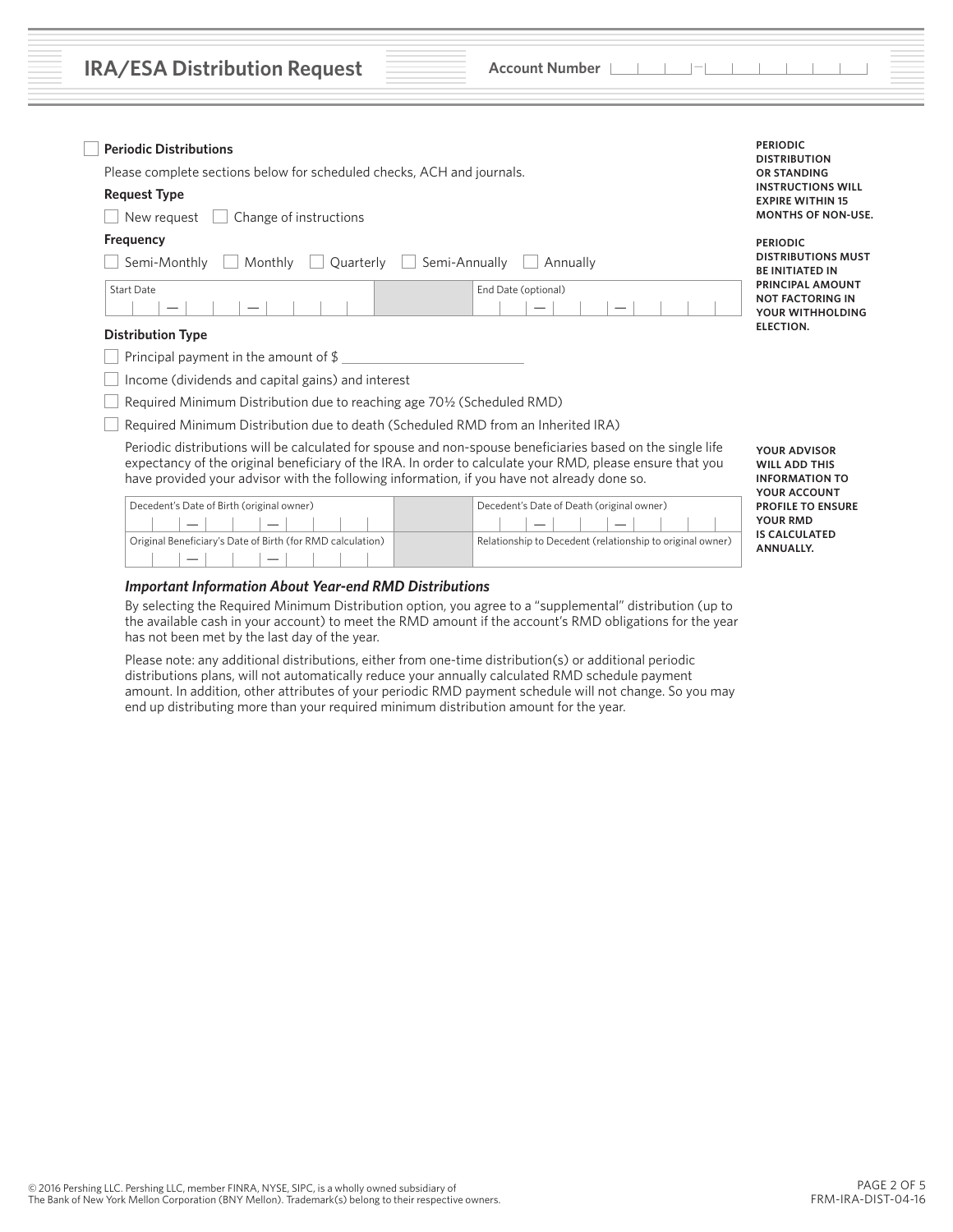# **STEP 4. TAX WITHHOLDING ELECTION**

# **Federal Income Tax Withholding**

#### **(Form W-4P/OMB No. 1545-0074) Dept. of Treasury, Internal Revenue Service).**

Please see form instructions for withholding notice information.

Unless a previous withholding election is in place, or you indicate a different withholding amount below, or you elect not to withhold Federal income tax by indicating your election below, 10% will be withheld from your IRA distribution.

**Do NOT withhold** federal income tax from the gross distribution amount. (Not applicable to distributions subject to mandatory withholding.)

**Withhold** federal income tax from the gross distribution amount at the rate of 10%.

**Withhold** % or \$ of federal income tax from the gross distribution amount. Selection of a dollar amount to be withheld is available only if electing a periodic distribution of principal. Specific dollar or percentage must equal a minimum of 10%.

If standing instructions are selected, the percentage withholding election is the only option available.

#### **State Income Tax Withholding**

If an election is not made, we will withhold from your distribution according to your state of residence requirement as noted in Step 1. The minimum state of residence requirement must be withheld if a specific percentage or dollar amount is provided. For states with voluntary withholding, no withholding will apply if a percentage or dollar amount is not specified. State income tax withholding may be required when you elect federal income tax withholding.

**Do NOT withhold** state income tax from the distribution. (Not applicable to all states.)

**Withhold** state income tax from the distribution according to the requirements as outlined in Pershing's IRA Federal and State Income Tax Withholding Instructions.

**Withhold** % or \$ of state income tax.

If standing instructions are selected, the percentage withholding election is the only option available.

#### **Nonresident Alien Tax Withholding**

If you are a nonresident alien, mandatory withholding may apply. A minimum of 30% NRA tax will be withheld unless you live in a country eligible for a reduced treaty rate, have submitted a W-8BEN form, have a Tax Identification Number, and are claiming a reduced treaty rate. You may elect a higher rate of 30% withholding below. Please see form instructions for details.

**Do NOT withhold** nonresident alien tax from the distribution. I have submitted a W-8BEN claiming a zero treaty rate.

**Withhold** nonresident alien tax from the gross distribution amount at the rate of 30%.

**Withhold** % or \$ of NRA taxes.

**TAX WITHHOLDING DOES NOT APPLY TO DISTRIBUTIONS FROM AN EDUCATION SAVINGS ACCOUNTS OR TO DIRECT ROLLOVERS FROM AN IRA TO AN ELIGIBLE EMPLOYER-SPONSORED PLANS.**

**FOR DISTRIBUTION OF ASSETS OTHER THAN CASH, TAX WITHHOLDING CAN ONLY BE A % AND NOT A DOLLAR AMOUNT. PLEASE ENSURE THAT YOU HAVE SUFFICIENT CASH AVAILABLE TO PROCESS. IF YOU ELECT WITHHOLDING ON A DISTRIBUTION OF SECURITIES, THE VALUE OF THE SECURITIES REPRESENTS YOUR NET AMOUNT.** 

**IF YOU ARE A U.S. CITIZEN OR RESIDENT ALIEN RECEIVING AN IRA DISTRIBUTION THAT IS DELIVERED OUTSIDE THE UNITED STATES OR ITS POSSESSIONS, WITHHOLDING IS REQUIRED AND MAY NOT BE WAIVED.** 

**STATE INCOME TAX WITHHOLDING MAY BE REQUIRED WHEN YOU ELECT FEDERAL INCOME TAX WITHHOLDING.**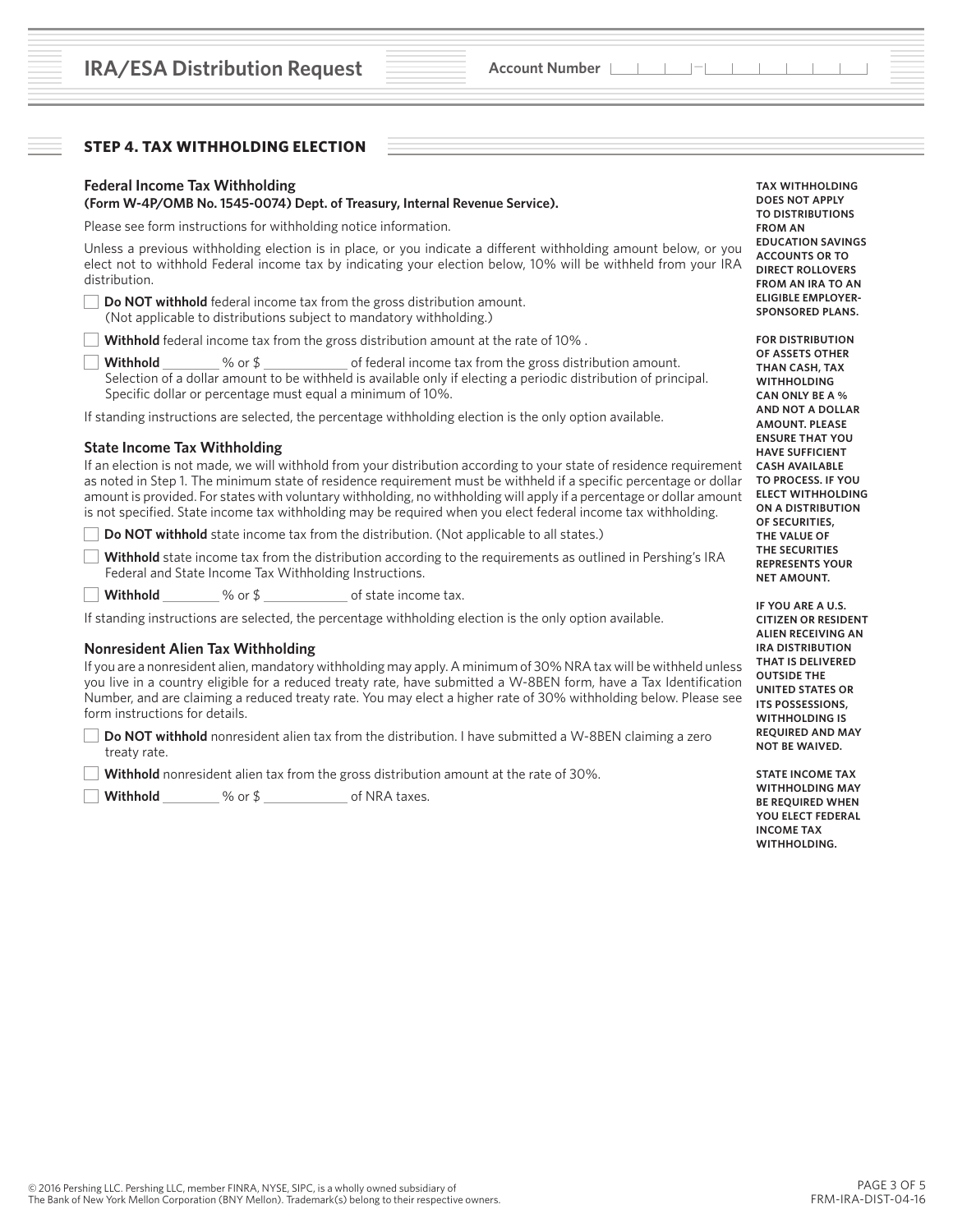| Select a method of delivery. If left blank, delivery will be in the form of a check and mailed to the address of record.                                                                                                                                                                                                             |                         |                                              |                                                                                                     |
|--------------------------------------------------------------------------------------------------------------------------------------------------------------------------------------------------------------------------------------------------------------------------------------------------------------------------------------|-------------------------|----------------------------------------------|-----------------------------------------------------------------------------------------------------|
| Journal entry to the following Pershing account (not available for standing instructions):                                                                                                                                                                                                                                           |                         |                                              |                                                                                                     |
| <b>Account Number</b>                                                                                                                                                                                                                                                                                                                |                         |                                              |                                                                                                     |
| Deliver check in the name of the account owner to the address of record.                                                                                                                                                                                                                                                             |                         |                                              |                                                                                                     |
| Alternate payee name and/or address (a.k.a. third-party) for check or security. Tax reporting will still be<br>generated in the name of the IRA owner.                                                                                                                                                                               |                         |                                              | QUALIFIED<br><b>CHARITABLE</b>                                                                      |
| Name                                                                                                                                                                                                                                                                                                                                 |                         |                                              | <b>DISTRIBUTIONS</b><br><b>SHOULD BE MADE</b><br><b>PAYABLE TO THE</b>                              |
| Address                                                                                                                                                                                                                                                                                                                              |                         |                                              | <b>CHARITY. CONSULT</b><br><b>WITH YOUR TAX</b>                                                     |
| City                                                                                                                                                                                                                                                                                                                                 | State                   | Zip/Postal Code                              | <b>ADVISOR REGARDING</b><br><b>REQUIREMENTS.</b>                                                    |
| ACH: Use existing instructions on file. If none exist, complete an ACH Authorization Form, include attaching a                                                                                                                                                                                                                       |                         |                                              |                                                                                                     |
| voided check and understand there is a pre-note period.<br>Overnight check delivery. (Not available for periodic or standing instructions. Fees will be assessed.)<br>Saturday check delivery, subject to carrier and residence availability.<br>Federal Fund Wire (Not available for periodic instructions. Fees will be assessed.) |                         |                                              |                                                                                                     |
| ABA/Routing Number                                                                                                                                                                                                                                                                                                                   | DDA/Bank Account Number |                                              |                                                                                                     |
| <b>Bank Name</b>                                                                                                                                                                                                                                                                                                                     |                         |                                              |                                                                                                     |
| City                                                                                                                                                                                                                                                                                                                                 | State                   | Zip/Postal Code                              |                                                                                                     |
| Second Bank Information (if necessary)                                                                                                                                                                                                                                                                                               |                         |                                              |                                                                                                     |
| Further Credit to Intermediary Name and Number                                                                                                                                                                                                                                                                                       |                         |                                              |                                                                                                     |
| Ultimate Beneficiary Name (required for third parties)                                                                                                                                                                                                                                                                               |                         | Purpose of Wire (only required if requested) |                                                                                                     |
| <b>STEP 6. STANDING INSTRUCTIONS (OPTIONAL)</b>                                                                                                                                                                                                                                                                                      |                         |                                              |                                                                                                     |
| Select one or both of the box(es) below if you would like to establish standing instructions for all future on-<br>demand payments.<br>Tax Withholding as noted in Step 4 above.                                                                                                                                                     |                         |                                              | <b>STANDING</b><br><b>INSTRUCTIONS WILL</b><br><b>EXPIRE WITHIN 15</b><br><b>MONTHS OF NON-USE.</b> |